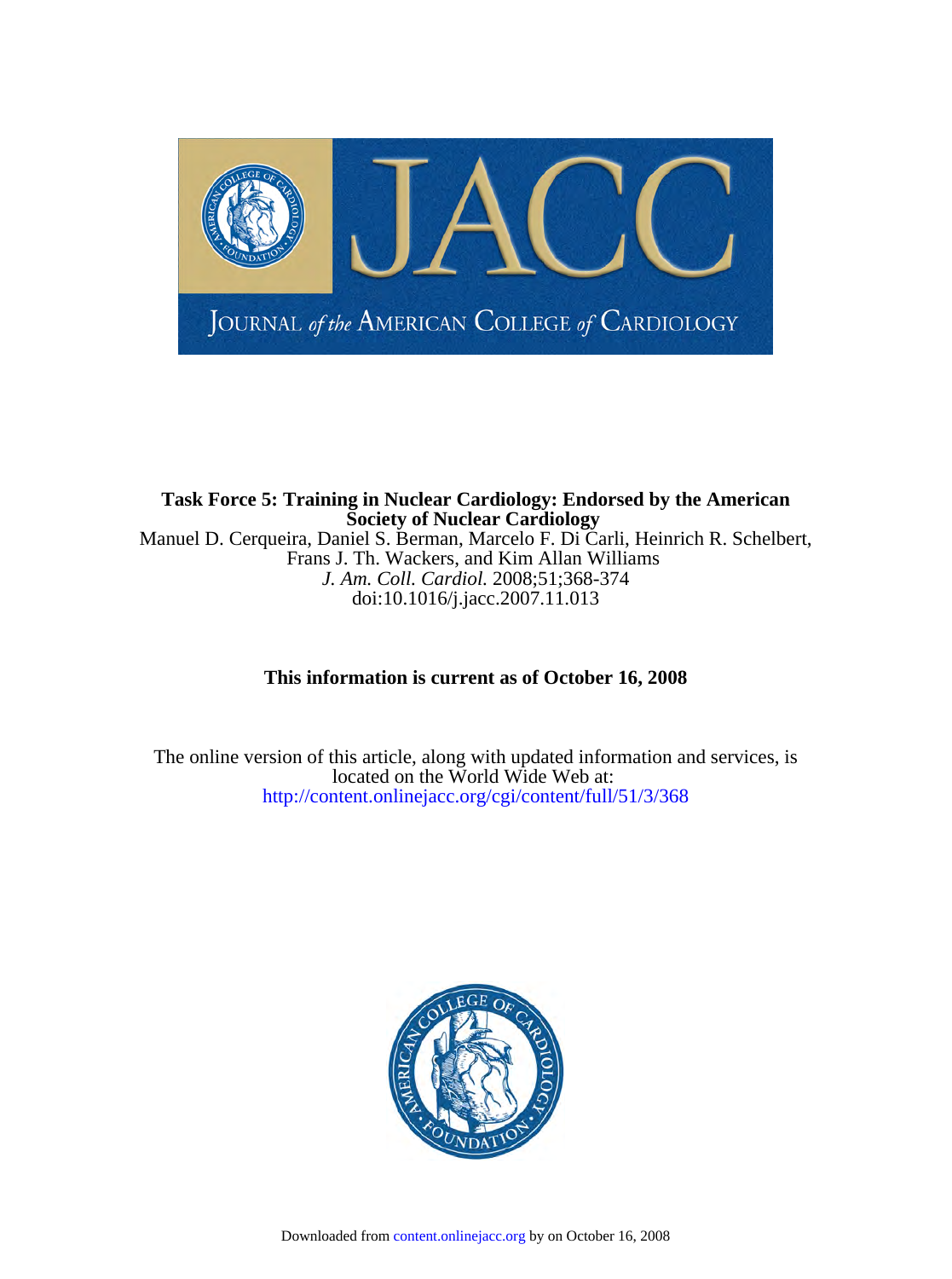# Task Force 5: Training in Nuclear Cardiology

*Endorsed by the American Society of Nuclear Cardiology*

Manuel D. Cerqueira, MD, FACC, *Chair* Daniel S. Berman, MD, FACC, Marcelo F. Di Carli, MD, FACC, Heinrich R. Schelbert, MD, PHD, FACC, Frans J. Th. Wackers, MD, PHD, FACC, Kim Allan Williams, MD, FACC (*American Society of Nuclear Cardiology Representative*)

### Training in Nuclear Cardiology

Nuclear cardiology [\(Table 1\)](#page-2-0) provides important diagnostic and prognostic information that is an essential part of the knowledge base required of the well-trained cardiologist for optimal management of the cardiovascular patient. Training of fellows in nuclear cardiology is divided into 3 levels:\*

- General (Level 1, 2 months): Makes trainee conversant with the field of nuclear cardiology for application in general clinical management of cardiovascular patients.
- Specialized (Level 2, 4, to 6 months): Provides trainee with special expertise to practice clinical nuclear cardiology.†

• Advanced (Level 3, 1 year): Provides advanced training sufficient to pursue an academic career or direct a nuclear cardiology laboratory.†

# General Cardiology Training Background

To have an adequate understanding of the clinical applications of nuclear cardiology and to perform tests safely, the cardiology trainee must acquire knowledge and proficiency in the following areas of general cardiology:

- 1. Coronary angiography and physiology
- 2. Cardiac physiology and pathophysiology
- 3. Rest and exercise electrocardiography
- 4. Exercise physiology
- 5. Pharmacology of standard cardiovascular drugs
- 6. Cardiopulmonary resuscitation and treatment of other cardiac emergencies
- 7. Pharmacology and physiology of commonly used stress agents, such as dipyridamole, adenosine, and dobutamine
- 8. Clinical outcomes assessment

# Overview of Nuclear Cardiology Training

Training in nuclear cardiology at all levels should provide an understanding of the indications and appropriate use of specific nuclear cardiology tests, the safe use of radionuclides, basics of instrumentation and image processing, methods of quality control, image interpretation, integration of risk factors, clinical symptoms and stress testing, and the appropriate application of the resultant diagnostic information for clinical management. The depth of understanding will vary with each of the 3 levels of training. Training in nuclear cardiology is best acquired in Accreditation Council for Graduate Medical Education (ACGME) approved training programs in cardiology, nuclear medicine, or radiology. An exception to this ACGME requirement is the didactic and laboratory training in radiation safety and radioisotope handling that may be provided by qualified physicians/scientists in a non-ACGME program when such

The recommendations of this Joint Task Force, made up of representatives of the American College of Cardiology Foundation (ACCF) and the American Society of Nuclear Cardiology (ASNC), have been approved by the governing bodies of the ACCF and ASNC in October 2007.

<sup>\*</sup>The issues of ongoing clinical competence and training or retraining of practicing cardiologists are beyond the scope of this document. The Certification Board of Nuclear Cardiology (CBNC) was established jointly by the American College of Cardiology and ASNC and assesses knowledge and mastery in the areas of radiation safety and the technical and clinical performance of nuclear cardiology procedures. For additional information, contact CBNC at 19562 Club House Road, Montgomery Village, MD 20886; [http://www.cbnc.org.](http://www.cbnc.org)

<sup>†</sup>Level 2 and Level 3 training meet eligibility criteria for taking the Certification Board of Nuclear Cardiology examination and Nuclear Regulatory Commission (NRC) training and experience requirements to become an authorized user. The NRC establishes federal policy with regard to the medical use of nuclear reactor byproduct materials. Currently, there are 33 states that have applied and been approved by the NRC to self-regulate the use of radioactive materials, so called "Agreement States." The other 17 states and the District of Columbia are regulated by the federal policy. There is variation within the Agreement States in the training and experience requirements for physicians applying to become authorized users of radioactive materials for diagnostic testing. The NRC requires only that the Agreement State requirements be as stringent as the federal NRC policy, but states have the authority to make the requirements more stringent. Some states require a greater number of total hours for the didactic, classroom, and laboratory experience in radiation safety. Other states have restricted the acceptable programs or institutions where such training hours may be acquired. Given this variability in training and experience requirements within the U.S., trainees are advised to contact the NRC and the Agreement States where they may seek to become authorized users of radioactive materials for the current rules and requirements. For details contact the Agreement States Homepage at [http://www.hsrd.ornl.gov/nrc/home.html.](http://www.hsrd.ornl.gov/nrc/home.html) Click on Directory and then click on Directory of Agreement States and Non-Agreement State Directors and State Liaison Officers. This will provide information on contacting the individual states and getting the specific licensure requirements.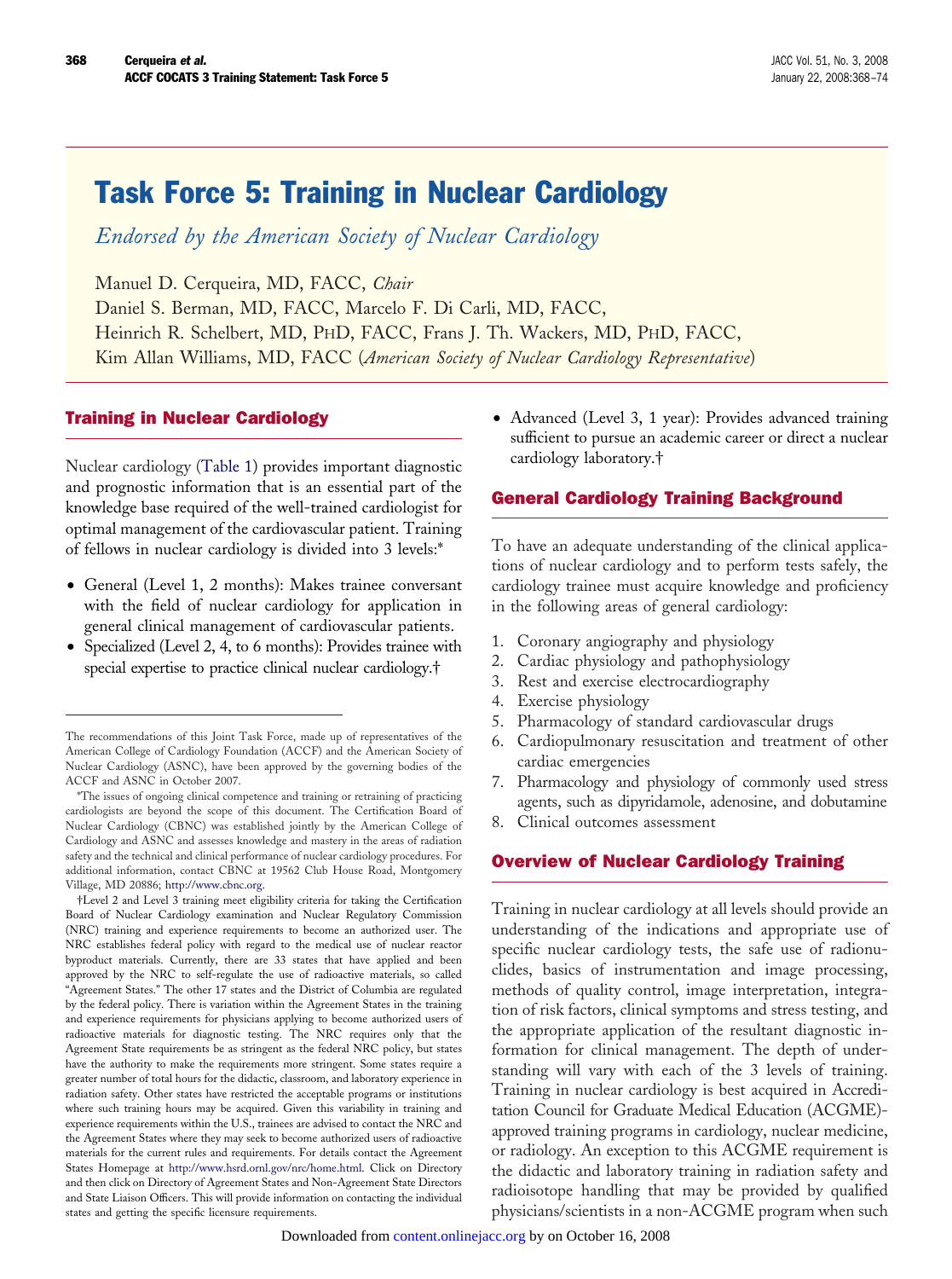#### <span id="page-2-0"></span>Table 1 Classification of Nuclear Cardiology Procedures

1. Standard nuclear cardiology procedures a. Myocardial perfusion imaging

- i. SPECT with technetium-99m agents and/or thallium-201, with or without attenuation correction
- ii. PET with rubidium-82 and/or nitrogen-13 ammonia
- iii. Planar with technetium-99m agents and/or thallium-201
- iv. ECG gating of perfusion images for assessment of global and regional ventricular function
- v. Imaging protocols
- vi. Stress protocols
	- 1. Exercise stress
	- 2. Pharmacologic stress
- vii. Viability assessment including reinjection and delayed imaging of thallium-201 and/or metabolic imaging where available
- b. Equilibrium radionuclide angiocardiography and/or "first-pass" radionuclide angiography at rest
- c. Qualitative and quantitative methods of image display and analysis
- 2. Less commonly used nuclear cardiology procedures
	- a. Combined myocardial perfusion imaging with cardiac CT for attenuation correction or anatomic localization
	- b. Equilibrium radionuclide angiocardiography and/or "first-pass" radionuclide angiography during exercise or pharmacologic stress
	- c. Metabolic imaging using single-photon and/or positron-emitting radionuclides
	- d. Myocardial infarct imaging
	- e. Cardiac shunt studies

CT = computed tomography; ECG = electrocardiogram; PET = positron emission tomography; SPECT = single-photon emission computed tomography.

a program is not available as part of the clinical ACGME training program. For laboratories that provide training to cardiology fellows, accreditation by the Intersocietal Commission for Accreditation of Nuclear Laboratories (ICANL) is also recommended.

Nuclear cardiology training consists of the components shown in Table 2. Didactic, clinical case experience, and hands-on training hours require documentation in a logbook, having the trainee's name appear on the clinical report or having some other specific record. The hours need to be monitored and verified by the nuclear cardiology training preceptor. For the advanced trainee, specialized training and research can be derived as part of an established program in either cardiology or a division of nuclear medicine. The person(s) responsible for the didactic, clinical, and hands-on training and experience are responsible for evaluating the competence of the trainee in nuclear cardiology upon completion of the program. This can be accomplished by observing the daily performance of the fellow, a formal testing procedure, or both. The preceptor for Level 2 or Level 3 should be an authorized user recognized by the Nuclear Regulatory Commission (NRC) or an Agreement State, have Level 3 (or the equivalent) training in nuclear cardiology, and preferably be certified by the Certification Board of Nuclear Cardiology (CBNC).

#### Didactic Program

**Lectures and self-study.** This component consists of lectures on the basic aspects of nuclear cardiology and



parallel self-study material consisting of reading and viewing cases on video or CD-ROM. The lectures and reading should provide the fellow with an understanding of the clinical applications of nuclear cardiology, including imaging with positron-emitting radionuclides and computed tomography (CT) hybrid systems including single-photon emission computed tomography (SPECT)/CT and positron emission tomography (PET)/CT. The material covered should include radiopharmaceuticals, radiation physics instrumentation, nuclear cardiology diagnostic tests and procedures/protocols, general cardiology as it relates to image interpretation, risk stratification, myocardial perfusion imaging, ventricular function imaging, and assessment of myocardial viability. Specificity, sensitivity, diagnostic accuracy, utility in assessing prognoses and interventions, costs, indications, and pitfalls in interpretation and clinical application must be emphasized for each patient subset.

This program may be scheduled over a 12- to 24-month period, concurrent with other fellowship assignments. Some of the information can be effectively transmitted as part of a weekly noninvasive or invasive cardiology conference with presentation and discussion of nuclear cardiology image data. **Radiation safety.** The second component of the didactic program should provide the fellow with an understanding of radiation safety as it relates to patient selection and administration of radiopharmaceuticals and utilization of CT systems. Fellows seeking Level 2 or Level 3 training will require greater in-depth knowledge as well as hands-on practical experience. These requirements are detailed for each level of training.

#### Interpretation of Clinical Cases

During training, fellows should actively participate in daily nuclear cardiology study interpretation under the direction of a qualified preceptor in nuclear cardiology. For all studies in which angiographic or hemodynamic data are available, such information should be correlated with the nuclear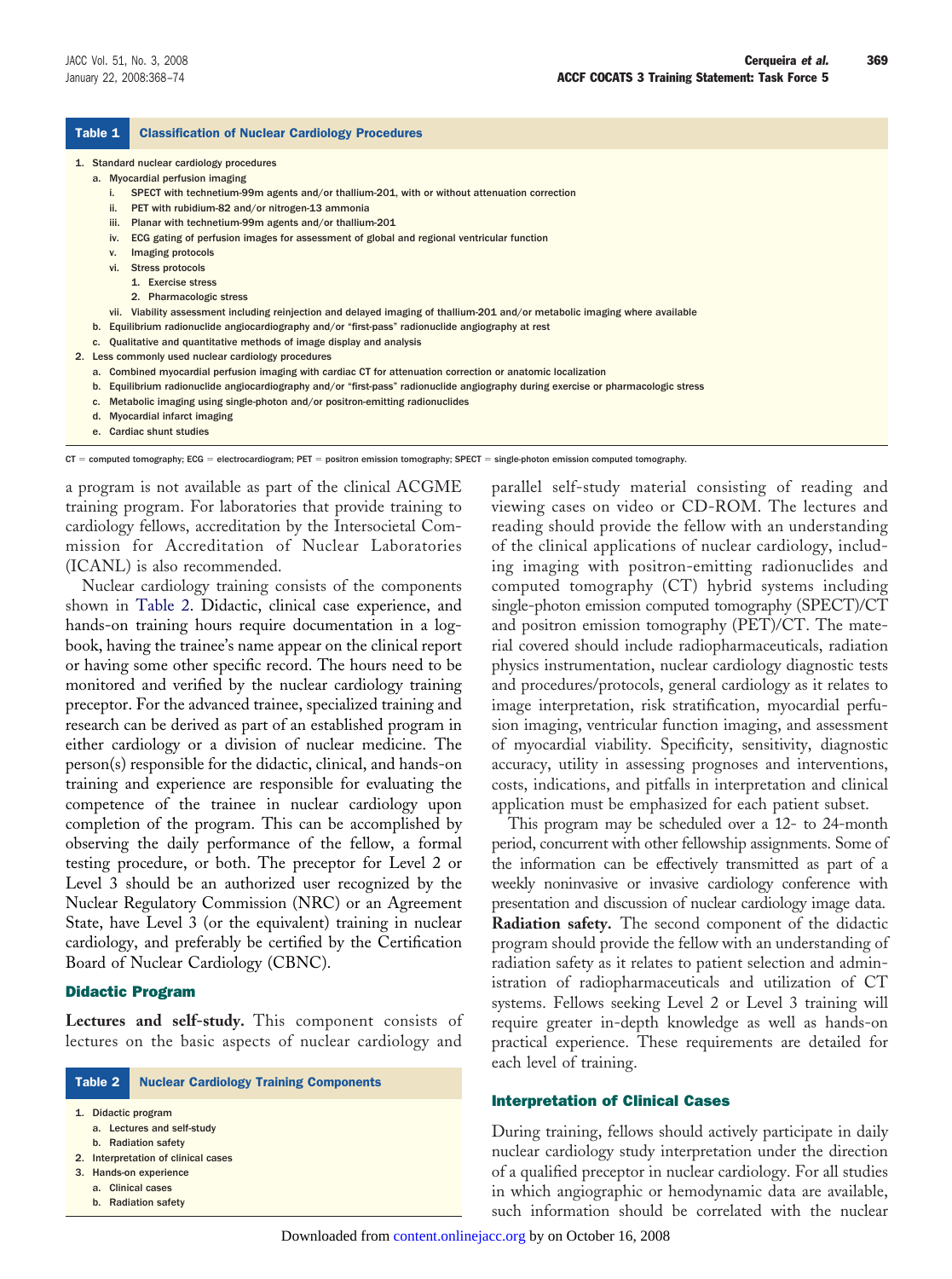cardiology studies. Although experience in all aspects of nuclear cardiology is recommended, some procedures may not be available—or may be performed in low volume—in some training programs. Under such circumstances, an adequate background for general fellowship training can be satisfied with appropriate reading or review of case files. Training in nuclear cardiology needs to include extensive experience with the standard nuclear cardiology procedures and as much exposure as possible with the less commonly performed procedures. The training program needs to provide a teaching file consisting of perfusion and ventricular function studies with angiographic documentation of disease.

#### Hands-On Experience

**Clinical cases.** Fellows should have hands-on supervised experience in an appropriate number of the standard procedures (e.g., myocardial perfusion imaging and radionuclide angiography) and as many of the less commonly performed procedures as possible. Such experience should include pre-test patient evaluation; radiopharmaceutical preparation—measuring the dose, administration, and experience with relevant radionuclide generators; operation and quality control of planar and SPECT gamma camera and PET and CT systems; setup of the imaging computer; utilization of ECG gating; performing treadmill, bicycle, and pharmacologic stress testing techniques; processing the data for display; interpreting the study; and generating a clinical report. Complete nuclear cardiology studies should be performed under the supervision of qualified personnel. **Radiation safety.** Fellows need to be familiar with radiation biology and the regulations governing the use of radioactive materials and ionizing radiation for performing diagnostic nuclear cardiology and hybrid CT studies. This knowledge includes details for protecting patients, the public, and the user from the effects of radiation.

# General Training—Level 1 (*Minimum of 2 Months*)

The trainee is exposed to the fundamentals of nuclear cardiology for a minimum period of 2 months during training. This 2-month experience provides familiarity with nuclear cardiology technology and its clinical applications in the general clinical practice of adult cardiology, but it is not sufficient for the specific practice of nuclear cardiology. The 3 components of training include a didactic program that includes lectures, self-study, radiation safety and regulations, interpretation of nuclear cardiology studies, and hands-on experience.

#### Didactic Program

**Lectures and self-study.** This component consists of lectures on the basic aspects of nuclear cardiology and parallel self-study material consisting of reading and viewing case files. The material presented should integrate the role of nuclear cardiology into total patient management. Such information can be included within a weekly noninvasive or invasive cardiology conference, with presentation and discussion of nuclear cardiology image data as part of diagnostic and therapeutic management.

**Knowledge and appreciation of radiation safety.** The didactic program should include reading and practical experience with the effects of radiation and provide the fellow with an understanding of radiation safety as it relates to patient selection and administration of radiopharmaceuticals and utilization of CT systems.

#### Interpretation of Nuclear Cardiology Studies

During the 2-month rotation, fellows should actively participate in daily nuclear cardiology study interpretation (minimum of 100 cases). Experience in all the areas listed in [Table 1](#page-2-0) is recommended. If some procedures are not available or are performed in low volume, an adequate background for general fellowship training can be satisfied by appropriate reading or review of case files. The teaching file should consist of perfusion and ventricular function studies with angiographic/cardiac catheterization documentation of disease.

#### Hands-On Experience

Fellows should perform complete nuclear cardiology studies alongside a qualified technologist or other qualified laboratory personnel. They should, under supervision, observe and participate in a large number of the standard procedures and as many of the less commonly performed procedures as possible. Fellows should have experience in the practical aspects of radiation safety associated with performing clinical patient studies.

# Specialized Training—Level 2 (*Minimum of 4 Months*)

Fellows who wish to practice the specialty of nuclear cardiology are required to have at least 4 months of training. Level 2 training includes a minimum of 700 h of radiation safety experience in nuclear cardiology. There needs to be didactic, clinical study interpretation, and hands-on involvement in clinical cases. In training programs with a high volume of procedures, clinical experience may be acquired in as short a period as 4 months. In programs with a lower volume of procedures, a total of 6 months of clinical experience will be necessary to achieve Level 2 competency. The additional training required of Level 2 trainees is to enhance their clinical skills, knowledge, and hands-on experience in radiation safety and qualify them to become authorized users of radioactive materials in accordance with the regulations of the NRC and/or the Agreement States.†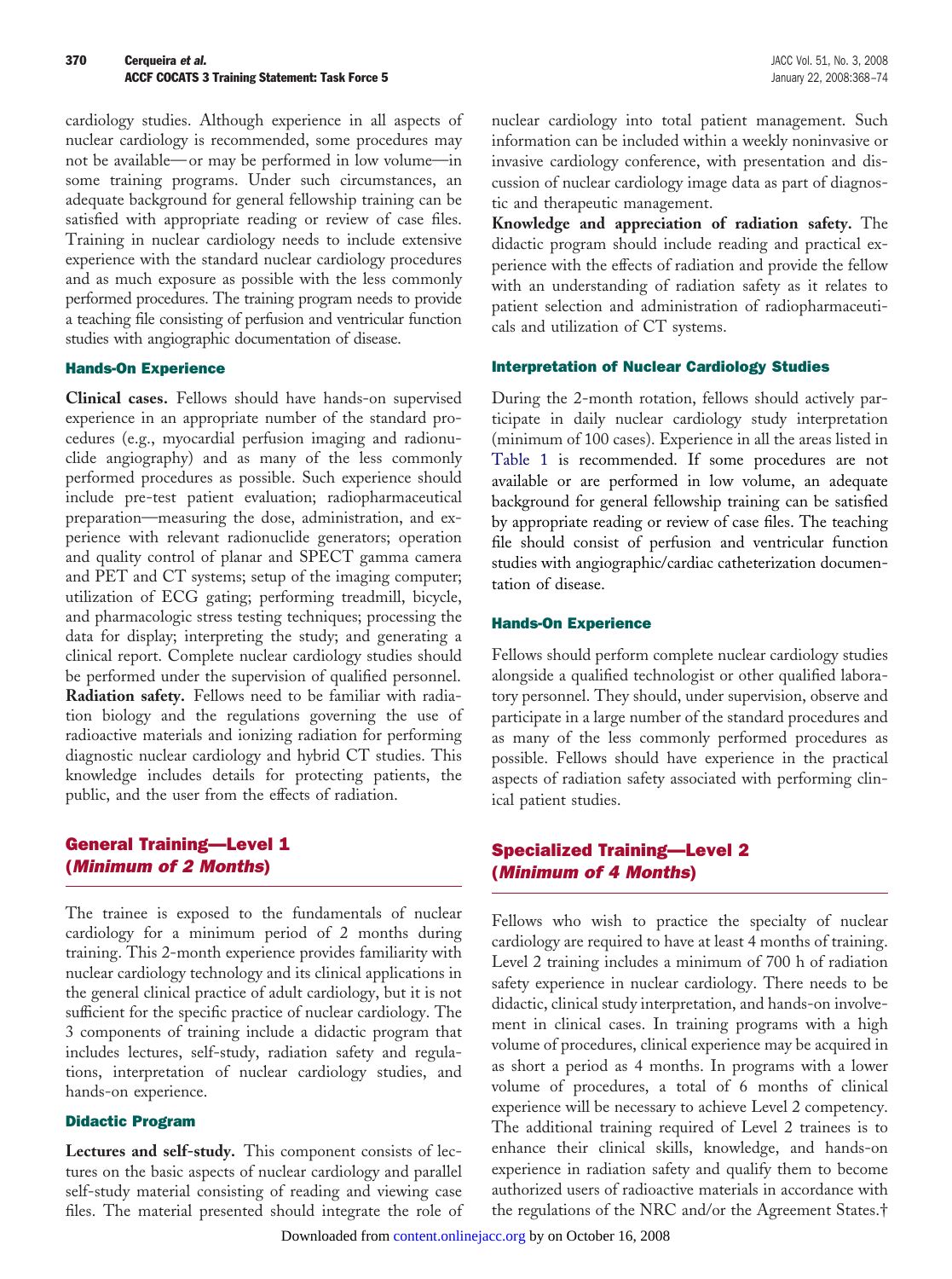#### Didactic

Lectures and self-study. The didactic training should include in-depth details of all aspects of the procedures listed in Table 1. This program may be scheduled over a 12 to 24-month period concurrent and integrated with other fellowship assignments.

**Radiation safety.** Classroom and laboratory training needs to include extensive review of radiation physics and instrumentation, radiation protection, mathematics pertaining to the use and measurement of radioactivity, chemistry of byproduct material for medical use, radiation biology, the effects of ionizing radiation, and radiopharmaceuticals. There should be a thorough review of regulations dealing with radiation safety for the use of radiopharmaceuticals and ionizing radiation. This experience should total a minimum of 80 h and be separately documented.

#### Interpretation of Clinical Cases

Fellows should participate in the interpretation of all nuclear cardiology imaging data for the 4- to 6-month training period. It is imperative that the fellows have experience in correlating catheterization or CT angiographic data with radionuclide-derived data for a minimum of 30 patients. A teaching conference in which the fellow presents the clinical material and nuclear cardiology results is an appropriate forum for such experience. A total of 300 cases should be interpreted under preceptor supervision, from direct patient studies (Table 3).

#### Hands-On Experience

**Clinical cases.** Fellows acquiring Level 2 training should have hands-on supervised experience with a minimum of 35 patients: 25 patients with myocardial perfusion imaging and 10 patients with radionuclide angiography. Such experience should include pre-test patient evaluation; radiopharmaceutical preparation (including experience with relevant radionuclide generators and CT systems); performance of studies with and without attenuation correction; administration of the dosage, calibration, and setup of the gamma camera and CT system; setup of the imaging computer; processing the data for display; interpretation of the studies; and generating clinical reports.

**Radiation safety work experience.** This experience should total 620 h and be acquired during training in the clinical environment where radioactive materials are being used and under the supervision of an authorized user who meets the

| Table 3        | <b>Summary of Training Requirements</b><br>for Nuclear Cardiology |                                     |
|----------------|-------------------------------------------------------------------|-------------------------------------|
| Level          | <b>Minimum Duration of</b><br><b>Training (Months)</b>            | Total No. of<br><b>Examinations</b> |
| 1              | 2                                                                 | $100*$                              |
| $\overline{2}$ | $4 - 6$                                                           | $300*$                              |
| 3              | 12                                                                | $600*$                              |

\*A minimum of 35 cases with hands-on experience must be performed and interpreted under supervision.

NRC requirements of Part 35.290 or Part 35.290(c)(ii)(G) and Part 35.390 or the equivalent Agreement State requirements, and must include:

- a. Ordering, receiving, and unpacking radioactive materials safely and performing the related radiation surveys;
- b. Performing quality control procedures on instruments used to determine the activity of dosages and performing checks for proper operation of survey meters;
- c. Calculating, measuring, and safely preparing patient or human research subject dosages;
- d. Using administrative controls to prevent a medical event involving the use of unsealed byproduct material;
- e. Using procedures to safely contain spilled radioactive material and using proper decontamination procedures;
- f. Administering dosages of radioactive material to patients or human research subjects; and
- g. Eluting generator systems appropriate for preparation of radioactive drugs for imaging and localization studies, measuring and testing the eluate for radionuclide purity, and processing the eluate with reagent kits to prepare labeled radioactive drugs.

#### Additional Experience

The training program for Level 2 must also provide experience in computer methods for analysis. This should include perfusion and functional data derived from thallium or technetium agents and ejection fraction and regional wall motion measurements from radionuclide angiographic studies.

# Advanced Training—Level 3 (*Minimum of 1 Year*)

For fellows planning an academic career in nuclear cardiology or a career directing a clinical nuclear cardiology laboratory, an extended program is required. This may be part of the standard 3-year cardiology fellowship. In addition to the recommended program for Level 2, the Level 3 program should include advanced quality control of nuclear cardiology studies and active participation and responsibility in ongoing laboratory or clinical research. In parallel with participation in a research program, the trainee should participate in clinical imaging activities for the total training period of 12 months, to include supervised interpretative experience in a minimum of 600 cases. Hands-on experience should be similar to, or greater than, that required for Level 2 training. The fellow should be trained in most of the following areas:

• Qualitative interpretation of standard nuclear cardiology studies, including SPECT and/or PET myocardial perfusion imaging, ECG-gated perfusion studies, attenuationcorrected studies, gated-equilibrium studies, "first-pass,"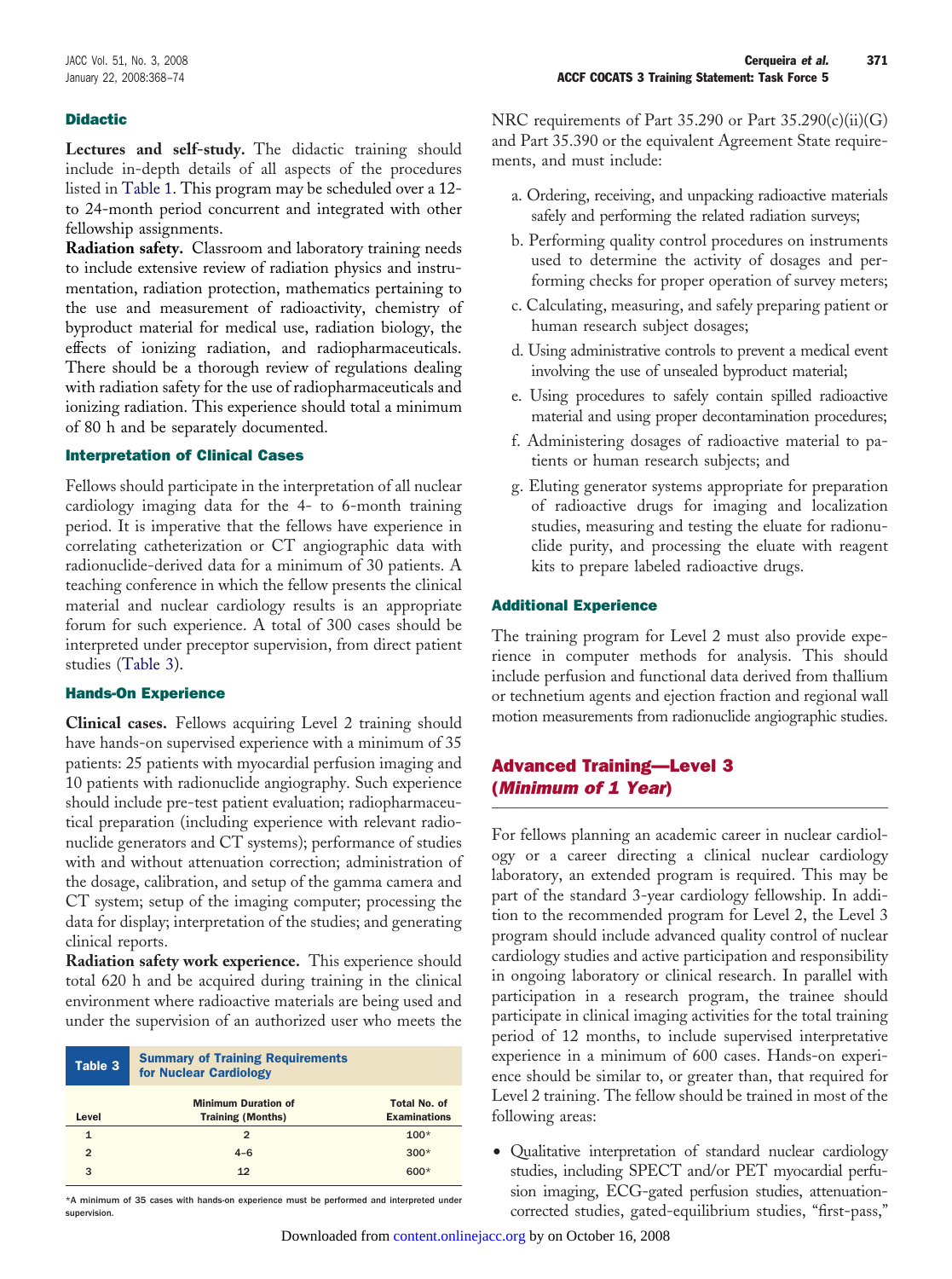and any of the less commonly performed procedures available at the institution

- Quantitative analysis of SPECT and/or PET myocardial perfusion and/or metabolic studies
- Quantitative radionuclide angiographic and gatedmyocardial perfusion analyses, including measurement of global and regional ventricular function
- SPECT and/or PET perfusion acquisition, reconstruction, and display
- ECG-gated SPECT and/or perfusion acquisition, analysis, and display of functional data
- Imaging of positron-emitting tracers using dedicated PET systems or hybrid PET/CT systems

The requirements for Level 1 to 3 training in nuclear cardiology are summarized in Table 3.

# Specific Training in Cardiac Imaging of Positron-Emitting Radionuclides

Cardiac PET and PET/CT imaging of positron-emitting radionuclides are part of nuclear cardiology. An increasing number of nuclear laboratories have access to both conventional SPECT and PET imaging. For institutions that have positron-imaging devices, training guidelines are appropriate. Training in this particular imaging technology should go hand-in-hand and may be concurrent with training in conventional nuclear cardiology. Such training should include those aspects that are unique or specific to the imaging of positron-emitting radionuclides. Depending on the desired level of expertise, training in cardiac PET and imaging with positron-emitting radionuclides should include knowledge of substrate metabolism in the normal and diseased heart; knowledge of positron-emitting tracers for blood flow, metabolism and neuronal activity, medical cyclotrons, radioisotope production, and radiotracer synthesis; and principles of tracer kinetics and their in vivo application for the noninvasive measurements of regional, metabolic, and functional processes. The training should also include the physics of positron decay, aspects of imaging instrumentation specific to the imaging of positron emitters and the use of CT, production of radiopharmaceutical agents, quality control, handling of ultra-short life radioisotopes, appropriate radiation protection and safety, and regulatory aspects.

Consistent with the training guidelines for general nuclear cardiology, training should be divided into 3 classes.

# General Training (*2 Months*)

This level is for cardiology fellows who are associated with an institution where PET and/or PET/CT devices are available and who wish to become conversant with cardiac positron imaging. Training should therefore be the same as for Level 1 training in nuclear cardiology but should include aspects specific to cardiac positron imaging. The additional proficiency to be acquired by physician trainees includes

background in substrate metabolism, patient standardization and problems related to diabetes mellitus and lipid disorders, positron-emitting tracers of flow and metabolism, and technical aspects of positron and CT imaging. A didactic program should include the interpretation of cardiac PET studies of myocardial blood flow and substrate metabolism, the interpretation of studies combining SPECT for evaluation of blood flow with PET for evaluation of metabolism, the evaluation of diagnostic accuracy and cost-effectiveness of viability assessment of coronary artery disease detection, and the understanding of radiation safety as specifically related to positron emitters. Hands-on experience should include supervised observation and interpretation of cardiac studies performed with positronemitting radionuclides and PET and PET/CT imaging devices.

#### Specialized Training (*Minimum of 4 Months*)

This level of training is for fellows who wish to perform and interpret cardiac PET or positron imaging studies in addition to nuclear cardiology. This training should include all Level 1 and Level 2 training in nuclear cardiology (4 to 6 months) as well as general training for cardiac PET and PET/CT. Specific aspects of training for PET and for using positron-emitting radionuclides should include radiation dosimetry, radiation protection and safety, dose calibration, physical decay rates of radioisotopes, handling of large doses of high-energy radioactive materials of short physical halflives, quality assurance procedures, and NRC safety and record-keeping requirements. This level of training requires direct patient experience with a minimum of 40 patient studies of myocardial perfusion, metabolism, or both.

#### Advanced Training (*Minimum 1 Year*)

This level of training is intended for fellows planning an academic career in cardiac PET or who wish to direct a clinical cardiac PET laboratory. Similar to Level 3 training in nuclear cardiology, this training should include active participation in laboratory and clinical research in parallel with clinical activities.

In addition to the requirements for general and specialized cardiac PET training (including standard nuclear cardiology training, as previously described), advanced training should include the following:

- 1. Basic principles of cyclotrons, isotope production, radiosynthesis, tracer kinetic principles and models, cardiac innervation and receptors, and methods for quantifying regional myocardial blood flow and substrate metabolism.
- 2. Imaging instrumentation including dedicated PET systems, hybrid PET/CT systems and SPECT-like positron imaging devices with high-energy photon collimators or coincidence detection. Image acquisition and processing to include review of sinograms, errors in image recon-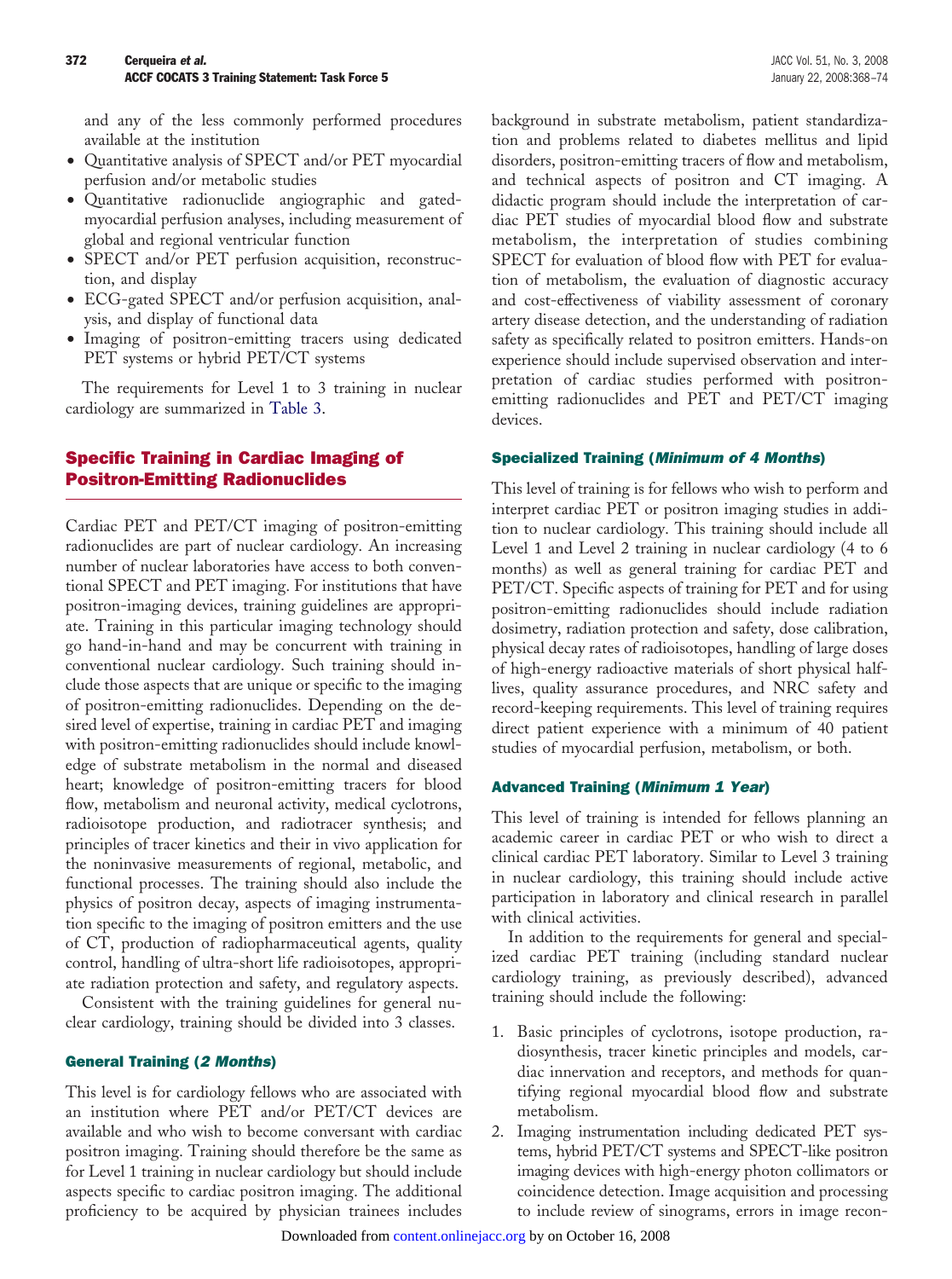struction, correction routines for photon attenuation, and patient misalignment.

- 3. Tissue kinetics of positron-emitting tracers; in vivo application of tracer kinetic principles; tracer kinetic models, generation of tissue time–activity curves, and computer-assisted calculation of region of functional processes of the myocardium.
- 4. Computer-assisted data manipulation, quantitative image analysis, and image display.

#### Hybrid Computed Tomography Imaging

Hybrid imaging devices combining PET or SPECT with CT are playing an increasing role in the field of cardiac imaging. Currently, nearly all PET scanners are sold as PET/CT devices, and SPECT/CT machines are now available from most manufacturers. As these devices become more widely disseminated, it will be important that training guidelines for their use be developed both for fellows in training and cardiologists already in practice. The applications of hybrid imaging in cardiology include the use of CT scanning to provide robust attenuation correction of SPECT or PET and to assess coronary calcium as a marker of coronary atherosclerosis. Even these noncontrast applications of hybrid imaging will require additional training beyond that required for CT alone. With CT coronary calcium and SPECT or PET perfusion assessments, additional training will be needed regarding discordant results. With contrast injection, high resolution CT coronary angiography can be combined with rest/stress assessments of myocardial perfusion provided by PET and SPECT, allowing functional assessment of the anatomic findings. The specifics of the training required in hybrid imaging are beyond the scope of this document; nonetheless, those nuclear cardiology training programs that are equipped to perform hybrid imaging should incorporate training in this field in their programs. Training should include the physics of hybrid systems, CT attenuation correction, principles and application of CT coronary calcium assessment, and principles and application of CT coronary angiography.

*This is an update of the 2006 document that was written by Manuel D. Cerqueira, MD, FACC—Chair; Daniel S. Berman, MD, FACC; Marcelo F. Di Carli, MD, FACC; Heinrich R. Schelbert, MD, PhD, FACC; Frans J. Th. Wackers, MD, PhD, FACC; and Kim Allan Williams, MD, FACC (American Society of Nuclear Cardiology Representative).*

doi:10.1016/j.jacc.2007.11.013

Key Words: ACCF Training Statement COCATS 3 nuclear cardiology  $\blacksquare$  electrocardiograph  $\blacksquare$  computed tomography  $\blacksquare$  positron emission tomography  $\blacksquare$  single-photon emission computed tomography.

# **APPENDIX 1. AUTHOR RELATIONSHIPS WITH INDUSTRY—ACCF 2008 RECOMMENDATIONS FOR TRAINING IN ADULT CARDIOVASCULAR MEDICINE CORE CARDIOLOGY TRAINING (COCATS 3)—TASK FORCE 5: TRAINING IN NUCLEAR CARDIOLOGY**

| <b>Name</b>                         | <b>Consultant</b>                                                               | <b>Research</b><br>Grant                                                       | <b>Scientific Advisory</b><br><b>Board</b>                               | Speakers'<br><b>Bureau</b>                                                                     | <b>Steering</b><br><b>Committee</b> | <b>Stock</b><br><b>Holder</b> | Other                                                              |
|-------------------------------------|---------------------------------------------------------------------------------|--------------------------------------------------------------------------------|--------------------------------------------------------------------------|------------------------------------------------------------------------------------------------|-------------------------------------|-------------------------------|--------------------------------------------------------------------|
| Dr. Daniel S.<br><b>Berman</b>      | • Tyco-Mallinckrodt                                                             | • Astellas<br>• Bristol-Myers Squibb<br>• GE Healthcare                        | • Spectrum Dynamics                                                      | None                                                                                           | None                                | • Spectrum<br><b>Dynamics</b> | • Cedars-Sinai<br><b>Medical Center</b><br>(Software<br>royalties) |
| Dr. Manuel D.<br>Cerqueira          | None                                                                            | • GE Healthcare                                                                | • Bristol-Myers Squibb<br>• CV Therapeutics                              | • Astellas<br>• Bristol-Myers Squibb<br>• CV Therapeutics<br>• GE Healthcare<br>• Mallinckrodt | None                                | None                          | None                                                               |
| Dr. Marcelo F. Di<br>Carli          | $\bullet$ Bracco<br>• Bristol-Myers<br><b>Squibb Imaging</b><br>• GE Healthcare | • Astellas<br>• Bracco<br>• Bristol-Myers Squibb<br>Imaging<br>• GE Healthcare | $\bullet$ Bracco<br>• Bristol-Myers Squibb<br>Imaging<br>• GE Healthcare | • Astellas<br>• Bracco<br>• GE Healthcare                                                      | None                                | None                          | None                                                               |
| Dr. Heinrich R.<br><b>Schelbert</b> | None                                                                            | None                                                                           | None                                                                     | None                                                                                           | None                                | None                          | None                                                               |
| Dr. Frans J. Th.<br><b>Wackers</b>  | • Acusphere<br>• GE Healthcare                                                  | • Acusphere<br>• Astellas<br>• Bristol-Myers Squibb<br>• GE Healthcare         | • King<br><b>Pharmaceuticals</b>                                         | None                                                                                           | None                                | None                          | None                                                               |
| Dr. Kim Allan<br><b>Williams</b>    | • King<br>Pharmaceuticals                                                       | • Bristol-Myers Squibb<br>• CV Therapeutics<br>• GE Healthcare                 | • Bristol-Myers Squibb<br>• GE Healthcare                                | • Astellas<br>• GE Healthcare                                                                  | None                                | None                          | None                                                               |

This table represents the relationships of committee members with industry that were reported by the authors as relevant to this topic. It does not necessarily reflect relationships with industry at the time of publication.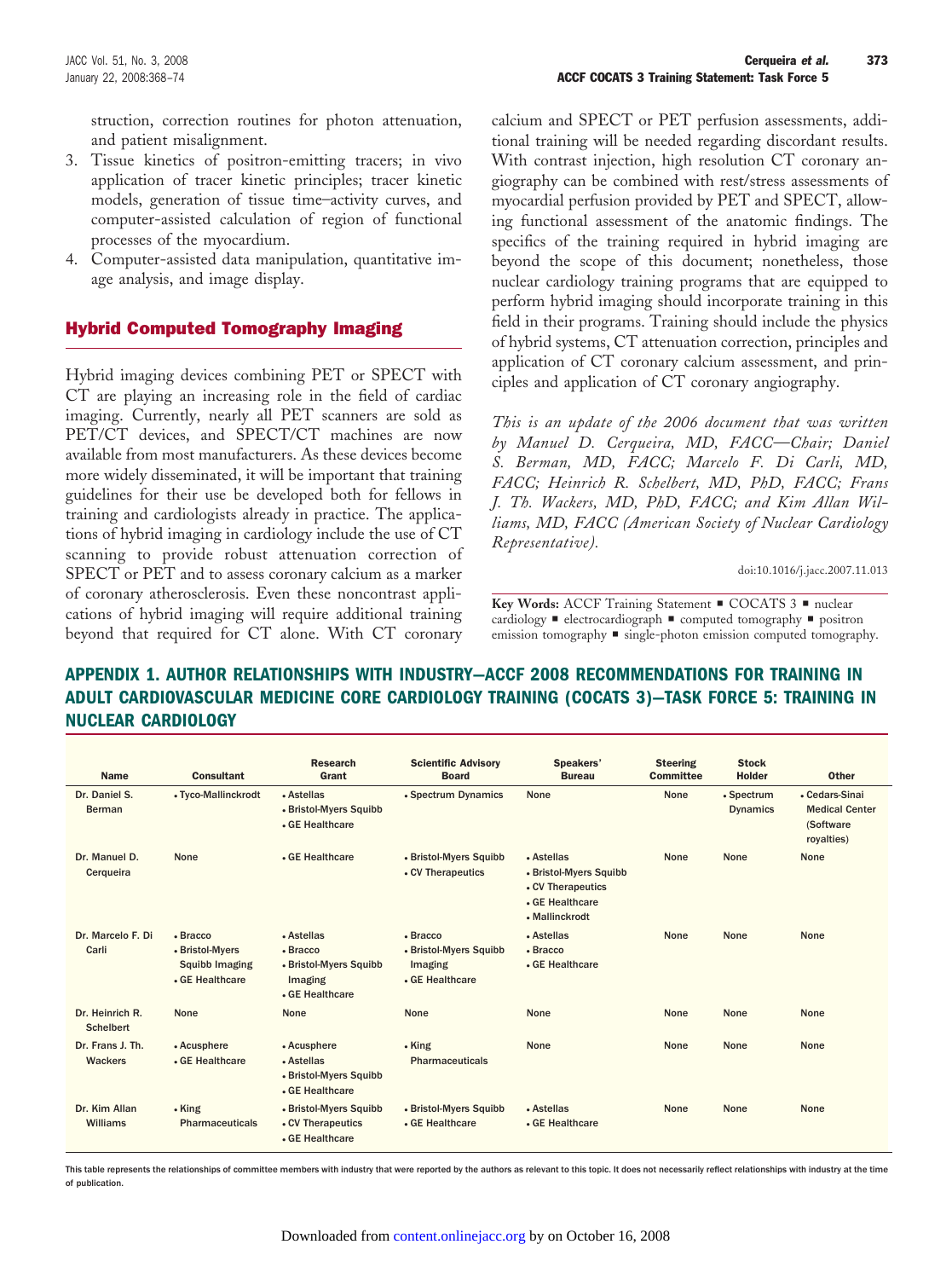# **APPENDIX 2. PEER REVIEWER RELATIONSHIPS WITH INDUSTRY—ACCF 2008 RECOMMENDATIONS FOR TRAINING IN ADULT CARDIOVASCULAR MEDICINE CORE CARDIOLOGY TRAINING (COCATS 3)—TASK FORCE 5: TRAINING IN NUCLEAR CARDIOLOGY**

| Name*                     | <b>Affiliation</b>                                                   | <b>Consultant</b> | <b>Research</b><br>Grant | <b>Scientific Advisory</b><br><b>Board</b> | Speakers'<br><b>Bureau</b> | <b>Steering</b><br><b>Committee</b> | <b>Stock</b><br><b>Holder</b> | <b>Other</b> |
|---------------------------|----------------------------------------------------------------------|-------------------|--------------------------|--------------------------------------------|----------------------------|-------------------------------------|-------------------------------|--------------|
| Dr. David J.<br>Clardy    | . Official-Board of<br><b>Trustees</b>                               | None              | None                     | None                                       | None                       | None                                | None                          | None         |
| Dr. Rick A.<br>Nishimura  | . Official-Board of<br><b>Governors</b>                              | None              | None                     | None                                       | None                       | None                                | None                          | None         |
| Dr. James A.<br>Arrighi   | • Organizational-American<br><b>Society of Nuclear</b><br>Cardiology | None              | None                     | None                                       | None                       | None                                | None                          | None         |
| Dr. Myron Craig<br>Gerson | • Organizational-American<br><b>Society of Nuclear</b><br>Cardiology | None              | None                     | None                                       | None                       | None                                | None                          | None         |

This table represents the relationships of peer reviewers with industry that were reported by the authors as relevant to this topic. It does not necessarily reflect relationships with industry at the time of publication. \*Names are listed in alphabetical order with each category of review.

# Task Force 6: Training in Specialized Electrophysiology, Cardiac Pacing, and Arrhythmia Management

*Endorsed by the Heart Rhythm Society*

Gerald V. Naccarelli, MD, FACC, FHRS, *Chair* Jamie B. Conti, MD, FACC, FHRS, John P. DiMarco, MD, PHD, FACC, FHRS, Cynthia M. Tracy, MD, FACC, FHRS (*Heart Rhythm Society Representative*)

Clinical cardiac electrophysiology and cardiac pacing have merged into a common cardiac subspecialty discipline. Complex cardiac arrhythmias are managed by physicians with special expertise in cardiac electrophysiology, the use of cardiac implantable electrical devices (CIEDs), and the application of other interventional ablative techniques and pharmacologic treatments. Cardiac implantable electronic devices is a term used to encompass implantable cardioverter-defibrillators (ICDs), pacemakers, cardiac resynchronization therapy (CRT) devices, implantable hemodynamic monitors (IHMs), and implantable loop recorders (ILRs). For purposes of this document, IHMs and ILRs, while legitimately considered CIEDs, are excluded, and implantation numbers for these should not be considered as satisfying minimum training requirements.

The current Task Force is charged with updating previously published adult clinical cardiac electrophysiology training guidelines  $(1-4)$  based on changes in the cardiac electrophysiology field since the last revision (4). The number of procedures recommended for each level is a consensus based on published guidelines and competency statements and assumes

training by an appropriately trained mentor and documentation of satisfactory completion of such training by the program director. The number of procedures and duration of training are summarized in Tables 1 and 2.

# General Standards and Environment

#### Facilities and Faculty

Three organizations—the American College of Cardiology (ACC), the American Heart Association (AHA), and the Heart Rhythm Society (HRS)— have addressed training requirements and guidelines for permanent pacemaker selection, implantation, and follow-up (5,6); guidelines for the implantation and follow-up of ICDs in cardiovascular practice (7,8); guidelines for training in catheter ablation procedures (9,10); and teaching objectives for fellowship programs in clinical electrophysiology (11,12). The training recommendations for these 3 organizations are congruent and address new technologies, faculty, and facility requirements, as well as practice. It is strongly recommended that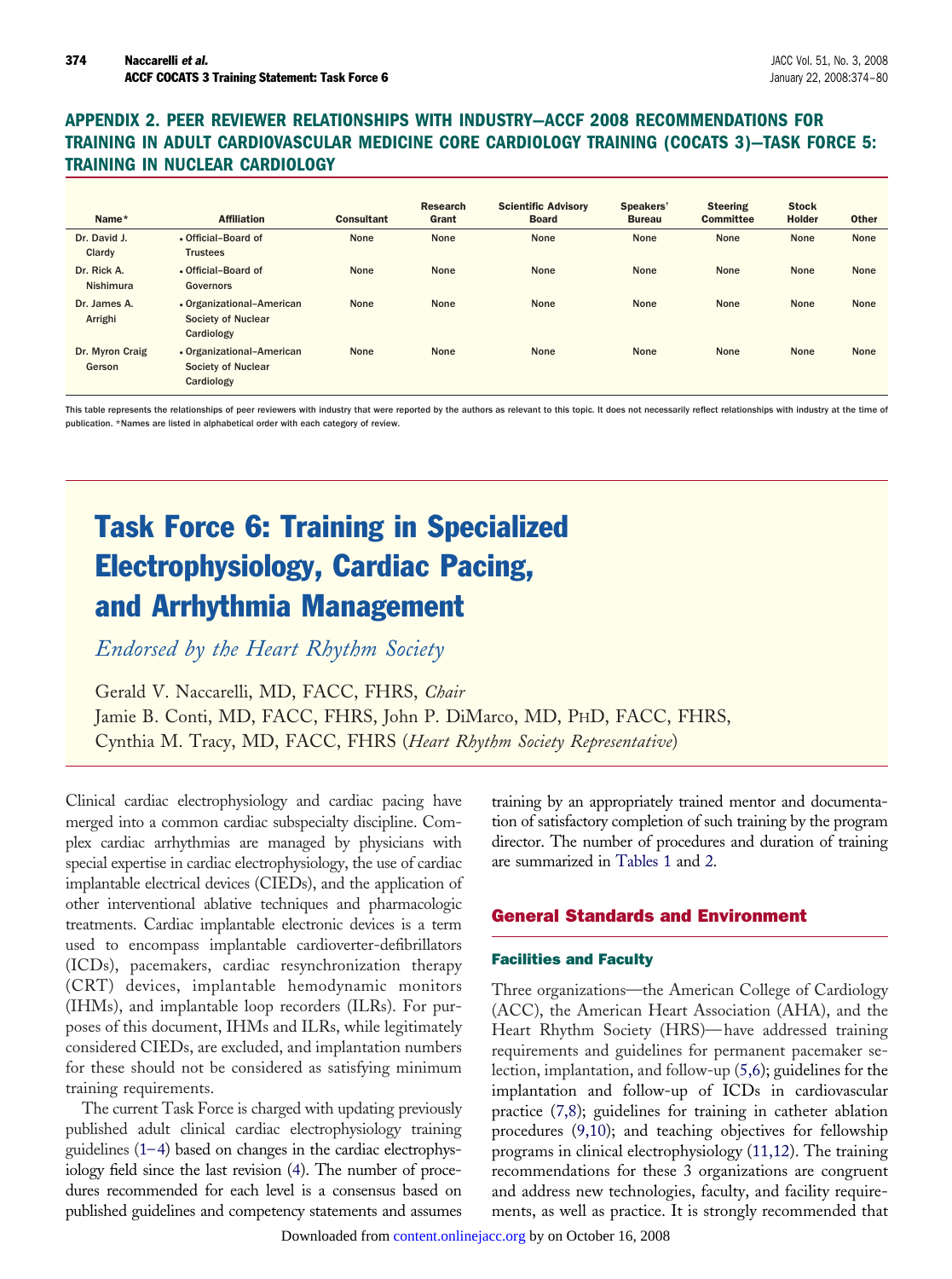# doi:10.1016/j.jacc.2007.11.013 *J. Am. Coll. Cardiol.* 2008;51;368-374 Frans J. Th. Wackers, and Kim Allan Williams Manuel D. Cerqueira, Daniel S. Berman, Marcelo F. Di Carli, Heinrich R. Schelbert, **Society of Nuclear Cardiology Task Force 5: Training in Nuclear Cardiology: Endorsed by the American**

| <b>Updated Information</b><br>& Services | including high-resolution figures, can be found at:<br>http://content.onlinejacc.org/cgi/content/full/51/3/368                                                            |
|------------------------------------------|---------------------------------------------------------------------------------------------------------------------------------------------------------------------------|
| <b>Rights &amp; Permissions</b>          | Information about reproducing this article in parts (figures,<br>tables) or in its entirety can be found online at:<br>http://content.onlinejacc.org/misc/permissions.dtl |
| <b>Reprints</b>                          | Information about ordering reprints can be found online:<br>http://content.onlinejacc.org/misc/reprints.dtl                                                               |

# **This information is current as of October 16, 2008**